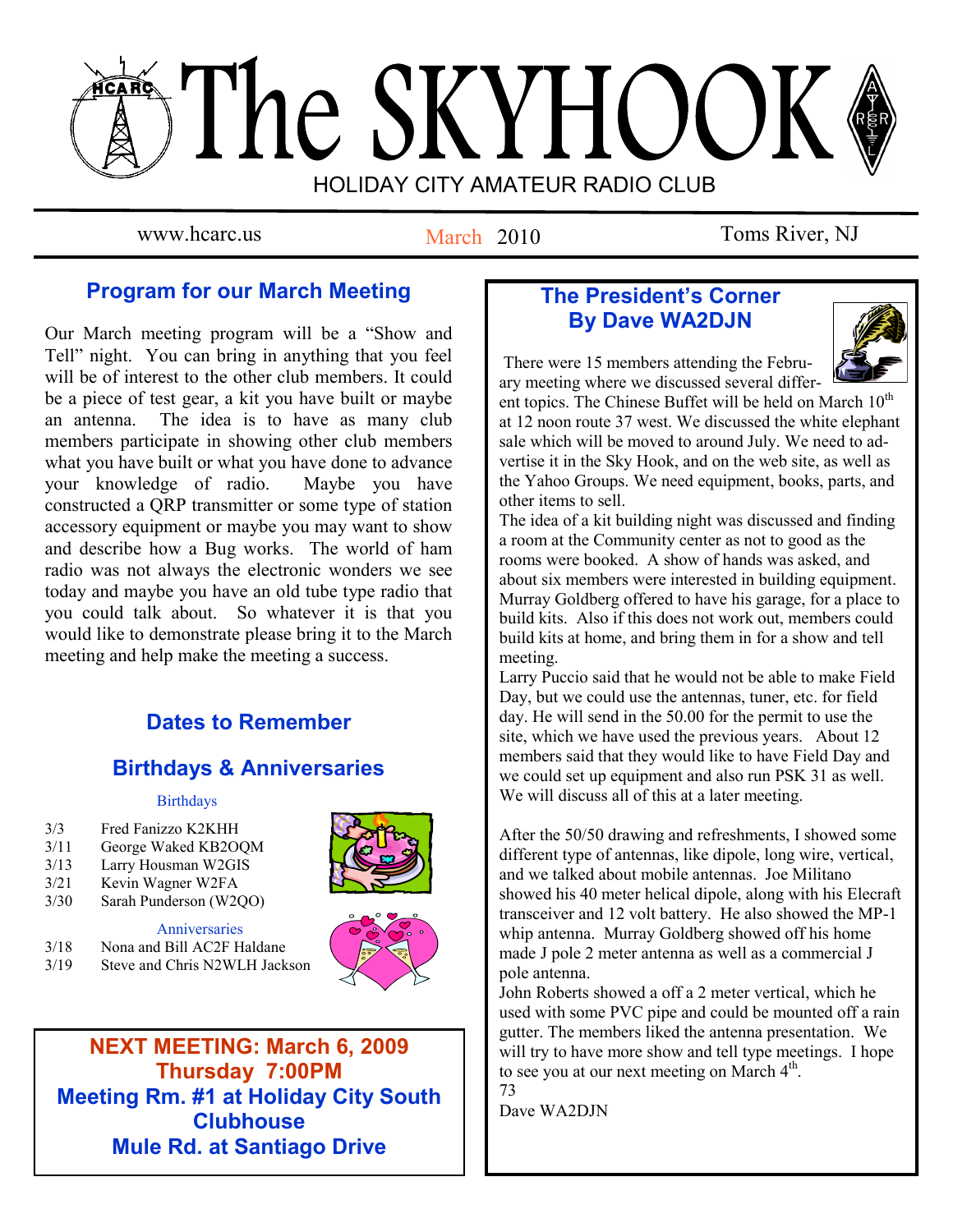# **How I got into Ham Radio**

My Story is perhaps a bit different in that I was not a teenager when first licensed as a Novice as WV2VQV in September,1961.

As a small boy, around six years old, I was fascinated by the glowing tubes as I peered into the back of our Philco table radio. The radio, mounted in a wood cabinet, sat on top of a silver cast iron steam radiator in the dining room. The Masonite back on which the radio's loop antenna was wound had been unscrewed from the cabinet, allowing the curious fingers of one hand to reach in and touch the shiny silver thing (tuning capacitor) while supporting myself on the radiator with the other hand. ZAP! Wow, what was that ? I had had a shocking experience to say the least! My first radio experience was learned. Beware the AC/DC Five tube radio with no isolating transformer!

In the early 1950s, as a Boy Scout, I joined the Boys Life Radio Club and built a crystal broadcast receiver from a schematic in the Boys Life magazine using a 1N34 germanium diode, a ferri-loop stick (slug tuned inductor) and a small tuning capacitor. Tied to a dipole strung down the driveway to the garage the radio tuned two local NYC stations at once, requiring the listener to concentrate on one or the other. This was good practice for later years, being able to pick out the desired signal from a pile-up. The Scouts also required me to learn the Morse code, although it was Dot-Dash for use with Wig-Wag flags.

Christmas 1953 my family presented me with a Hallicrafters S-53A enabling me to listen to foreign broadcasters as well a hams on AM. I was walking in tall cotton.

Christmas 1954 saw me in USAF basic training, hoping to attend tech school for airborne radio operator. I had envisioned an eventual career with a major airline as a radio operator after discharge. During basic I had passed a flying physical and upon graduation my orders read "Airborne Radio School". I was on my way ! Keesler Air Force Base had other ideas. Six months later I was graduated as a Radio Intercept Operator. The good news was that I had learned to copy Morse at better than 23 WPM.

A few years after discharge, I decided it was time to finally get a ham ticket. Bob Liptrott, W2KI, lived down the street from me and was happy to proctor my Novice test. In September, 1961 I received my new callsign, WV2VQV. While waiting for my license to come in the mail, I had built a 30 Watt 15/40/80 Meter CW transmitter from the 1961 Handbook and with my S53A communicated with W2KI down the street on CW using a 60 Watt light bulb as a dummy load. W2KI could really make his bug sing ! The 30 Watter didn't pull in much more than "down the street", though, so I rebuilt it as a plate modulator and built an EICO 720 transmitter kit, which I finally sold in 1996. Bob Reasenberg, K2SFZ, the

Short Fat Zombie, lived on the next street and he dubbed me the Violent Quick Vampire. One Saturday morning I awoke to hear a tiny voice emanating from my stereo speakers across the room. It seems a cold solder joint on the speaker terminal was detecting Bob's AM signal and allowing me to hear his QSO. Bob was an AM phone man and used all surplus military gear with a 10 Meter beam turned by the "Armstrong Method". A couple of weeks after receiving the Novice ticket, I made the subway trip to the FCC office on Washington Street in Manhattan and passed the General test, receiving WA2VQV General class ticket in December, 1961. 73, Russ Young, WA2VQV

**CLUB COMMITTEES**

*Refreshments:* John K2WJH, Carl W2PTZ *www.hcarc.us Webmaster*: Steve N2WLH, Kevin W2FA *Publicity:* Ed W1EAP *Programs*: Murray KD2IN *Sunshine*: John W2JWH *Event Food Committee*: *Field Day*: Larry K2QDY *VE Sessions*: Bill AC2F, Larry K2QDY plus the "crew" *Skyhook*: Larry K2QDY *Funds Raising*: Open *Membership*: Bill AC2F

#### HOLIDAY CITY AMATEUR RADIO CLUB Toms River, New Jersey

Web Site www.hcarc.us<br>Dave Ottenberg President Dave Ottenberg WA2DJN 732 505-5953 Vice President Ed Picciuti W1EAP 732 736-0955 Secretary Norm Smith W2PXE 732 920-5423 Treasurer Joe Militano KC2QLA 732 657-7092 Executive Board Don Smith W2III 732 505-4821 Executive Board Larry Puccio K2QDY 732 349-2950 Executive Board Bill Haldane AC2F 732 240-7064 Executive Board John Hann W2JWN 609 660-0985 W2HC Trustee  $\sim$  Don Smith W2III 732 505-4821

Membership is open to all interested persons. Ham license is not required. Dues are \$20.00 per year, payable Jan. 1st . Members joining during the year will have the dues prorated. Family membership \$10.00

------------------------------------------- Meetings are held on the first Thursday of every month, at 7:00 pm. Location: Meeting Room #1 in the Holiday City South Clubhouse. Directions: Go to Mule Rd. and to the corner of Santiago Drive. Turn into Santiago Dr., then into the parking lot in front of the pool. Enter bldg. on right.

------------------------------------------

The SKYHOOK is published monthly. Editor and Publisher:

Larry Puccio K2QDY phone: 732 349-2950 E-mail lpuccio1@comcast.net<br>Send all newsletter items to: Larry Puccio 22 Sabinas Street Larry Puccio 22 Sabinas Street Toms River, NJ 08757-6445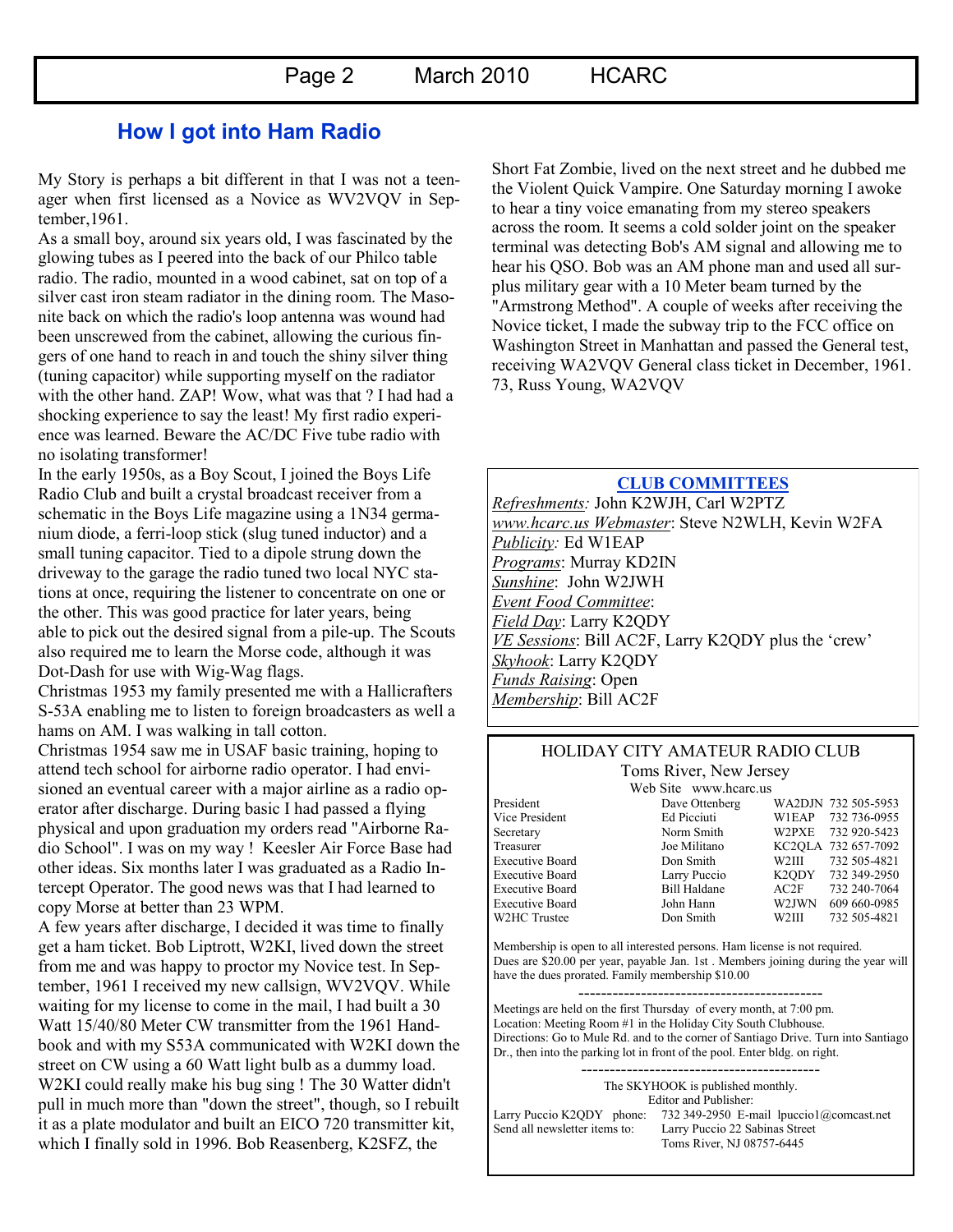## **ARRL'S TECHNICAL INFORMATION SER-VICE PROVIDES MEMBERS WITH ANSWERS**

Have you ever had a technical question that you weren't able to figure out? Even after checking with publications such as The ARRL Handbook or the ARRL Antenna Book, you're still stumped. Have you exhausted every resource you can think of, including your Section's Technical Coordinator (TC) <[http://www.arrl.org/FandES/field/org/](http://www.arrl.org/FandES/field/org/tc.html) [tc.html>?](http://www.arrl.org/FandES/field/org/tc.html) Just when you think you're at the end of your rope, you remember the ARRL Technical Information Serv i c e  $\langle$  h t t p : //www.arr l . o r g/t i s />.

The TIS is staffed by members of the ARRL Lab and is here to provide technical assistance at no cost to ARRL members. Many members seem to be using the service: In a six week period (October 20-November 30, 2008), ARRL Lab staff fielded almost 1300 requests for information from the TIS. These ranged from questions on how to choose the best radio, propagation and BPL to questions concerning antennas, feed lines and towers.

ARRL TCs and Technical Specialists (TS)  $\frac{\text{http://}}{\text{http://}}$  $\frac{\text{http://}}{\text{http://}}$  $\frac{\text{http://}}{\text{http://}}$ [www.arrl.org/FandES/field/org/ts.html>](http://www.arrl.org/FandES/field/org/ts.html) in the field and at ARRL Headquarters can answer your questions on topics ranging from A (ampere) to Z (impedance) -- and just about anything in between. Our technical staff will help you over the phone, refer you to a volunteer ARRL TS in your area or send you the needed information from a growing collection of information packages. For really difficult questions, an ARRL Lab Engineer will research the League's technical library and send you an answer by postal or electronic mail.

The TIS, as one of the many services it offers, maintains a database of more than 2000 suppliers that provide goods and services of interest to radio amateurs  $\lt^{\text{http://}}$  $\lt^{\text{http://}}$  $\lt^{\text{http://}}$ [www.arrl.org/tis/tisfind.html>.](http://www.arrl.org/tis/tisfind.html) These include manufacturers, dealers, publications, clubs and museums, just to name a few. The TIS also keeps what they call an "expanding list" of technical pages that include articles from QST, QEX and The ARRL Handbook, as well as original articles on a variety of subjects including theory, tutorials and pro-jects [<http://www.arrl.org/tis/tismenu.html>](http://www.arrl.org/tis/tismenu.html). Many pages also contain additional sources for materials and information and Web links of particular interest.

If you need a copy of the QST Product Review from May 1985 that featured the ICOM IC-271A 2 meter multimode transceiver, look no further. The TIS also keeps a list of every QST Product Review published since 1970 <[http://](http://www.arrl.org/tis/info/prodrev.html) [www.arrl.org/tis/info/prodrev.html>.](http://www.arrl.org/tis/info/prodrev.html) ARRL members can

also download any QST Product review published after 1980 <[http://www.arrl.org/members-only/prodrev/](http://www.arrl.org/members-only/prodrev/bymfg.html) [bymfg.html>.](http://www.arrl.org/members-only/prodrev/bymfg.html) If you need a quick summary of any HF transceiver featured in a QST Product Review, you can also find it on the TIS Web site.

The TIS also maintains the ARRL Periodicals Archive and Search  $\langle \frac{http://www.arrl.org/members-only}{$ [qqnsearch.html>.](http://www.arrl.org/members-only/qqnsearch.html) This feature provides ARRL members with PDF copies of all QST articles from December 1915 through December 2005, enabling members to view and print their favorite article, project and more. The ARRL Periodicals Archive and Search lists every article for QST from 1915 to the present, QEX from 1981 to the present, Ham Radio Magazine from 1968 to 1990 and NCJ from 1973 to the present (please note that beginning in 1998, each issue of QEX covers two months).

"Having access to every issue of QST through 2005 is absolutely incredible!" said ARRL Lab Manager Ed Hare, W1RFI. "The best of the best of QST from every era is now at the fingertips of every ARRL member with a keyboard and an Internet connection. Members can research articles on any subject that interests them, or just browse the past issues. This valuable content will help radio amateurs who use QST as a technical resource -- for projects, equipment 'hints and kinks' -- and for other research contributing to the advancement of the radio art."

For those needing a higher quality reprint, a reprint from QEX or NCJ, or for hams who are not members of the ARRL, the TIS also provides photocopies of articles for a nominal fee <[http://www.arrl.org/members-only/](http://www.arrl.org/members-only/artcopies.html) [artcopies.html>](http://www.arrl.org/members-only/artcopies.html). You can reach the TIS via e-mail  $\leq$ mailto:tis@arrl.org> or by phone at 860-594-0214.

The TIS is just one of the many benefits available to ARRL members. To learn about all the benefits of ARRL membership, including QST, e-mail forwarding service, the outgoing QSL service and more, please visit the ARRL Membership Web page <[http://www.arrl.org/](http://www.arrl.org/join) [join>.](http://www.arrl.org/join)